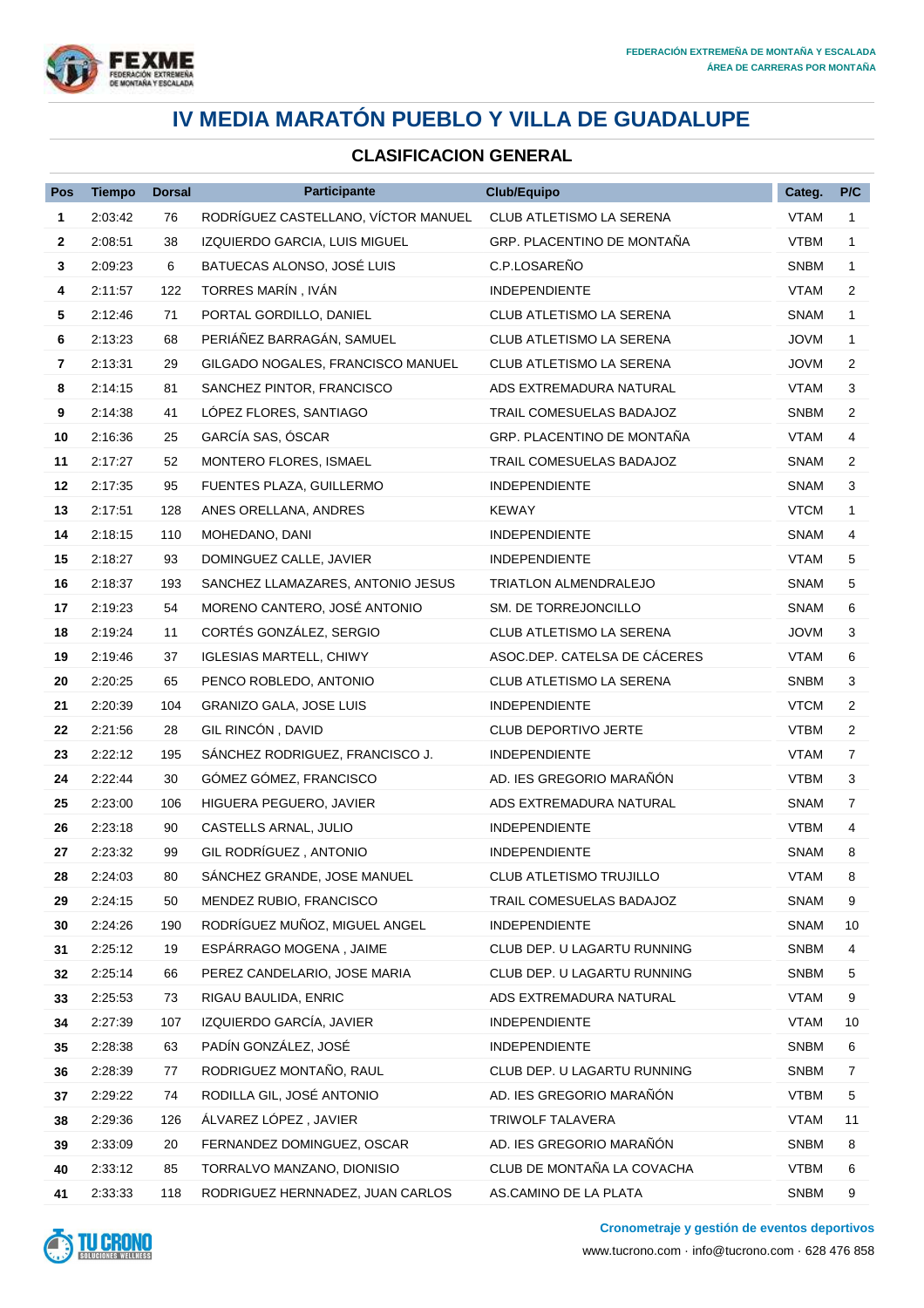| 42 | 2:33:35 | 113            | MOHEDANO TORRES, SEBASTIÁN ANDRES  | <b>INDEPENDIENTE</b>           | <b>SNBM</b> | 10                |
|----|---------|----------------|------------------------------------|--------------------------------|-------------|-------------------|
| 43 | 2:35:02 | 51             | MIRANDA MORILLO, JULIO             | <b>MERIDA TRAIL</b>            | <b>SNBM</b> | 11                |
| 44 | 2:35:28 | 17             | ESCUDERO MAYA, JUAN A.             | TRAIL COMESUELAS BADAJOZ       | <b>SNBM</b> | $12 \overline{ }$ |
| 45 | 2:35:29 | 121            | SANGUINO JIMÉNEZ, ANTONIO          | <b>INDEPENDIENTE</b>           | <b>SNBM</b> | 13                |
| 46 | 2:35:29 | 42             | LOPEZ GONZALEZ, SEBASTIAN          | GRP. PLACENTINO DE MONTAÑA     | <b>SNBM</b> | 14                |
| 47 | 2:35:42 | 49             | MCGREGOR, ALEXANDER                | TRAIL COMESUELAS BADAJOZ       | <b>SNBM</b> | 15                |
| 48 | 2:35:48 | $\mathbf{7}$   | BUENO DE PABLOS, ALEJANDRO         | <b>INDEPENDIENTE</b>           | <b>SNAM</b> | 11                |
| 49 | 2:36:23 | 105            | HIDALGO VASCO, JAVIER              | <b>INDEPENDIENTE</b>           | <b>VTBM</b> | $\overline{7}$    |
| 50 | 2:36:34 | 167            | HUESO ALVARADO, DAVID              | <b>CLUB ATLETISMO TRUJILLO</b> | <b>SNAM</b> | $12 \overline{ }$ |
| 51 | 2:37:15 | 186            | PÉREZ BAUTISTA, PEDRO LUIS         | <b>INDEPENDIENTE</b>           | <b>VTAM</b> | $12 \overline{ }$ |
| 52 | 2:37:18 | 43             | MANCEBO CORRAL, ALFONSO            | CLUB SEND. PEÑAS BLANCAS       | VTAM        | 13                |
| 53 | 2:37:18 | $\overline{2}$ | ALMENDRO ROMERO, ANTONIO JAVIER    | CLUB SEND. PEÑAS BLANCAS       | VTAM        | 14                |
| 54 | 2:39:29 | 170            | LAVADO FERNÁNDEZ, JESÚS            | CLUB DEP. U LAGARTU RUNNING    | <b>VTAM</b> | 15                |
| 55 | 2:39:32 | 64             | PASTOR DÍAZ, MÁXIMO                | CLUB DEP. U LAGARTU RUNNING    | <b>SNBM</b> | 16                |
| 56 | 2:39:37 | 23             | GARCÍA, ISMAEL                     | GRP. PLACENTINO DE MONTAÑA     | <b>SNBM</b> | 17                |
| 57 | 2:39:55 | 83             | SOLER OLLERO, ESTEBAN              | GRP. PLACENTINO DE MONTAÑA     | <b>VTBM</b> | 8                 |
| 58 | 2:40:00 | 12             | CUSTODIO VIZCANO, JULIÁN           | C.A.PASITO A PASITO CALAMONTE  | <b>VTCM</b> | 3                 |
| 59 | 2:40:08 | 67             | PÉREZ ROSADO, JUAN FRANCISCO       | CLUB ATLETISMO MONTIJO         | VTAM        | 16                |
| 60 | 2:41:03 | 55             | MORENO FERNANDEZ, FRANCISCO JAVIER | CLUB DEP. U LAGARTU RUNNING    | <b>SNBM</b> | 18                |
| 61 | 2:41:05 | 47             | MARTIN CORRALES, IVAN              | SM. DE TORREJONCILLO           | <b>JOVM</b> | 4                 |
| 62 | 2:41:12 | 86             | VIZCAINO GUERRA, FRANCISCO         | TRAIL COMESUELAS BADAJOZ       | <b>VTAM</b> | 17                |
| 63 | 2:41:16 | 176            | MATAS GONZALEZ, ISRAEL             | CLUB MARATON BADAJOZ           | <b>SNAM</b> | 13                |
| 64 | 2:41:34 | 124            | VIÑA RABUÑAL, JUAN ALBERTO         | <b>INDEPENDIENTE</b>           | <b>SNBM</b> | 19                |
| 65 | 2:41:50 | 31             | GORDILLO RANDO, JOSE MARIA         | C.M. ANTONIO LUIS GALEA        | <b>SNBM</b> | 20                |
| 66 | 2:42:18 | 172            | LEDESMA MUÑOZ, CESAR               | <b>INDEPENDIENTE</b>           | <b>SNBM</b> | 21                |
| 67 | 2:42:22 | 48             | MARTIN SALES, JUAN PABLO           | SM. DE TORREJONCILLO           | <b>SNBM</b> | 22                |
| 68 | 2:42:42 | 3              | ALVAREZ HORRILLO, JOSE ANTONIO     | <b>INDEPENDIENTE</b>           | VTAM        | 18                |
| 69 | 2:43:02 | 100            | GIL RODRÍGUEZ, VICTOR              | <b>INDEPENDIENTE</b>           | <b>VTAM</b> | 19                |
| 70 | 2:43:32 | 109            | MARTIN TERESA, ENRIQUE             | <b>INDEPENDIENTE</b>           | VTAM        | 20                |
| 71 | 2:43:55 | 173            | LEÑADOR GÓMEZ, FRANCISCO MANUEL    | EL LIMITE LO PONES TÚ          | <b>VTAM</b> | 21                |
| 72 | 2:43:57 | 200            | VEGA GASPAR, LUIS ALEJANDRO        | CLUB ATLETISMO MONTIJO         | <b>SNAM</b> | 14                |
| 73 | 2:44:00 | 192            | SANCHEZ CORTIJO, DAVID             | <b>INDEPENDIENTE</b>           | <b>SNBM</b> | 23                |
| 74 | 2:44:05 | 137            | CITA CAMACHO, JUAN PEDRO           | <b>INDEPENDIENTE</b>           | <b>SNBM</b> | 24                |
| 75 | 2:44:26 | 134            | BERNAL FONSECA, PEDRO              | <b>INDEPENDIENTE</b>           | <b>VTCM</b> | 4                 |
| 76 | 2:44:52 | 189            | RABAZO DOMÍNGUEZ, EUGENIO          | A.P. ALBURQUERQUE              | <b>VTAM</b> | 22                |
| 77 | 2:45:29 | 102            | GOMEZ NAVARRO, SORAYA              | <b>INDEPENDIENTE</b>           | SNF-        | $\mathbf{1}$      |
| 78 | 2:45:56 | 181            | MURILLO, ISIDRO                    | <b>INDEPENDIENTE</b>           | <b>VTAM</b> | 23                |
| 79 | 2:47:49 | 24             | GARCIA RAMOS, YOLANDA              | CLUB ATLETISMO TRUJILLO        | VTF-        | $\mathbf{1}$      |
| 80 | 2:49:17 | 45             | MARTIN ARAGON, JOSE MARIA          | SM. DE TORREJONCILLO           | <b>VTCM</b> | 5                 |
| 81 | 2:51:03 | 56             | MORENO SALINAS, FRANCISCO JAVIER   | <b>INDEPENDIENTE</b>           | <b>VTCM</b> | 6                 |
| 82 | 2:51:37 | 10             | CORDERO RAMÍREZ, MANUEL            | CLUB ATLETISMO BADAJOZ         | <b>SNBM</b> | 25                |
| 83 | 2:51:46 | 33             | GUTIÉRREZ BRONCANO, AURELIO        | CLUB ATLETISMO TRUJILLO        | <b>VTBM</b> | 9                 |
| 84 | 2:52:14 | 62             | PACHECO SÁNCHEZ, GERMÁN            | ASOC.DEP. CATELSA DE CÁCERES   | <b>SNBM</b> | 26                |
| 85 | 2:52:47 | 123            | UTRILLA BARROSO, JESUS MIGUEL      | <b>INDEPENDIENTE</b>           | <b>VTAM</b> | 24                |
| 86 | 2:52:48 | 27             | GENERELO GONZÁLEZ, JOSÉ A.         | TRAIL COMESUELAS BADAJOZ       | <b>VTBM</b> | 10                |
| 87 | 2:53:10 | 9              | COBOS MARTIN, MIGUEL ANGEL         | CLUB DEPORTIVO JERTE           | <b>VTCM</b> | 7                 |
| 88 | 2:53:16 | 1              | ALCÁNTARA GIL, FRANCISCO           | INDEPENDIENTE                  | <b>SNBM</b> | 27                |

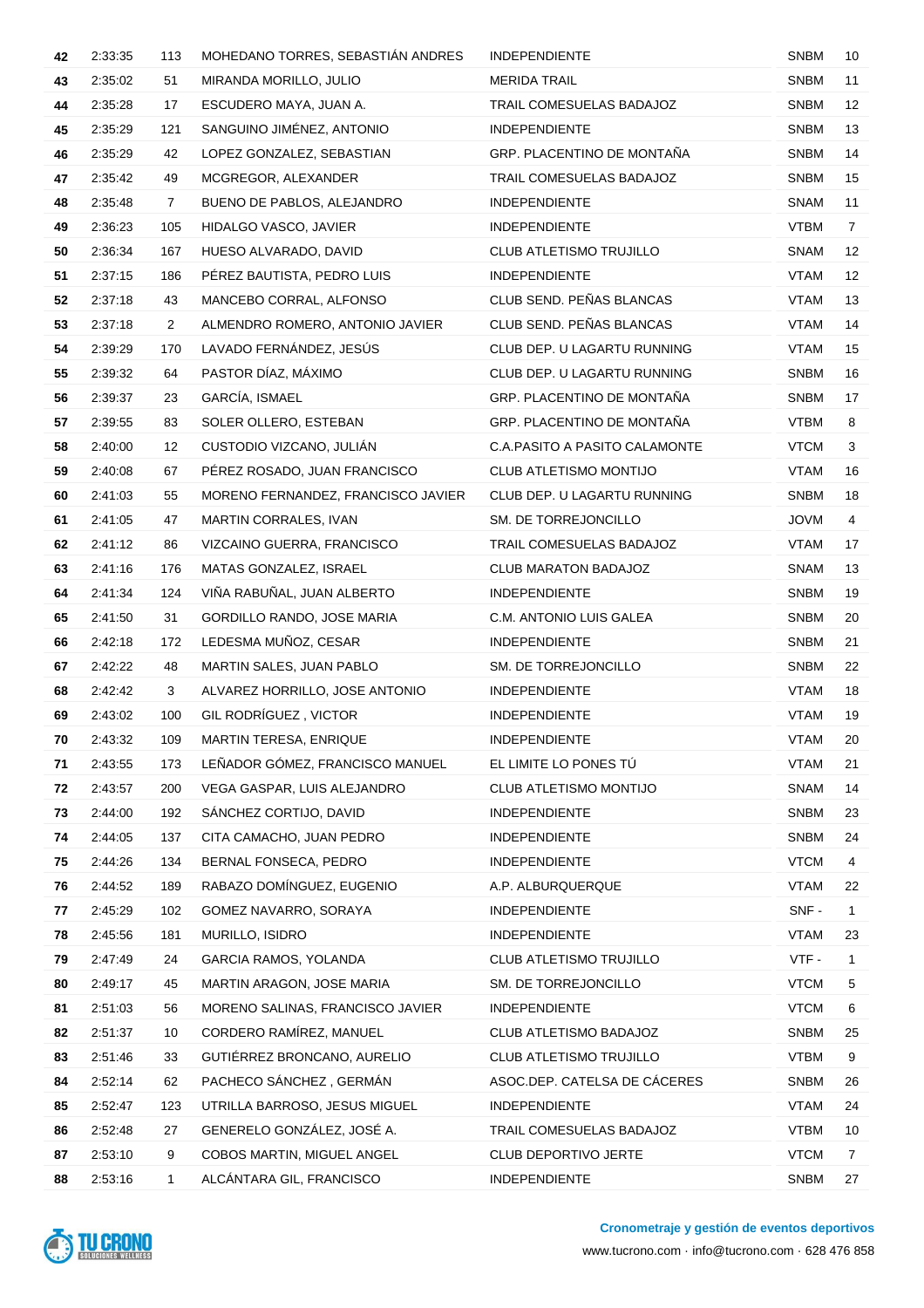| 89  | 2:53:16 | 61  | OSMA CORDERO, JACINTO              | SOC.MONTAÑEROS MONFRAGÜE      | <b>VTBM</b> | 11             |
|-----|---------|-----|------------------------------------|-------------------------------|-------------|----------------|
| 90  | 2:53:16 | 142 | ELISSAMBURU BLANCO, CARLOS CONRADO | <b>INDEPENDIENTE</b>          | <b>VTAM</b> | 25             |
| 91  | 2:53:29 | 129 | ANGEL RAMOS, REYES                 | <b>INDEPENDIENTE</b>          | <b>VTBM</b> | 12             |
| 92  | 2:55:12 | 15  | DELLANO GINÉS, ÁLVARO              | <b>CRAZYRUNNERS CÁCERES</b>   | <b>SNBM</b> | 28             |
| 93  | 2:55:40 | 136 | CHAMORRO MATEOS, JOSE              | <b>CLUB TRIATLON MÉRIDA</b>   | <b>SNBM</b> | 29             |
| 94  | 2:56:55 | 139 | DIESTRO VILLAPLANA, CARLOS         | <b>INDEPENDIENTE</b>          | <b>SNAM</b> | 15             |
| 95  | 2:58:30 | 185 | PARRAS PUERTO, NEMESIO             | <b>INDEPENDIENTE</b>          | <b>VTCM</b> | 8              |
| 96  | 2:58:48 | 82  | SIERRA MURIEL, JULIO               | <b>CRAZYRUNNERS CÁCERES</b>   | <b>SNBM</b> | 30             |
| 97  | 3:00:14 | 94  | FDEZ CONDE, TEOFILO                | <b>INDEPENDIENTE</b>          | <b>VTAM</b> | 26             |
| 98  | 3:00:16 | 96  | <b>GAISSE HERRERO, CRISTINA</b>    | <b>INDEPENDIENTE</b>          | VTF-        | $\overline{2}$ |
| 99  | 3:00:19 | 199 | TRENADO GALEA, MIGUEL ANGEL        | CAPEX TRIATLÓN                | <b>SNAM</b> | 16             |
| 100 | 3:00:20 | 154 | GIL PEREZ, JOSE LUIS               | <b>INDEPENDIENTE</b>          | <b>VTAM</b> | 27             |
| 101 | 3:00:29 | 13  | DE LA CALLE DOMÍNGUEZ, LIDIA       | C.P.LOSAREÑO                  | SNF-        | $\overline{2}$ |
| 102 | 3:00:31 | 157 | GOMEZ GARCIA, IGNACIO ROBERTO      | <b>INDEPENDIENTE</b>          | <b>VTAM</b> | 28             |
| 103 | 3:00:40 | 14  | DELA CRUZ ELIAS, CÁNDIDO           | CLUB ATLETISMO TRUJILLO       | <b>VTCM</b> | 9              |
| 104 | 3:00:58 | 201 | VICENTE MORALES, MARIO             | <b>INDEPENDIENTE</b>          | <b>SNBM</b> | 31             |
| 105 | 3:01:20 | 117 | QUINTANO ALONSO, ENRIQUE           | <b>INDEPENDIENTE</b>          | <b>VTCM</b> | 10             |
| 106 | 3:02:14 | 22  | GALLARDO GONZÁLEZ, ELENA           | CLUB DEP. U LAGARTU RUNNING   | SNF-        | 3              |
| 107 | 3:04:13 | 34  | HERNÁNDEZ CARRETERO, ANTONIO       | CLUB DEP. U LAGARTU RUNNING   | <b>SNAM</b> | 17             |
| 108 | 3:04:20 | 183 | PALENZUELA GRACIA, GONZALO         | ASU RUNNERS                   | <b>SNAM</b> | 18             |
| 109 | 3:04:24 | 149 | GARCÍA ALFONSEL, IVÁN              | <b>INDEPENDIENTE</b>          | <b>SNBM</b> | 32             |
| 110 | 3:05:25 | 138 | CONTRERAS CARRETERO, ABEL          | A.D. VEGAS BAJAS              | <b>SNAM</b> | 19             |
| 111 | 3:06:14 | 8   | CALERO GONZÁLEZ, ALEJANDRO         | CLUB ATLETISMO LA SERENA      | <b>SNAM</b> | 20             |
| 112 | 3:06:37 | 40  | LEON MORENO, JOSE ANTONIO          | CLUB ATLETISMO BADAJOZ        | <b>VTBM</b> | 13             |
| 113 | 3:06:49 | 177 | MATEOS HERNANDEZ, JUAN ANGEL       | <b>INDEPENDIENTE</b>          | <b>VTBM</b> | 14             |
| 114 | 3:07:07 | 26  | <b>GARCIA TRUJILLO, LADISLAO</b>   | SM. DE TORREJONCILLO          | <b>SNAM</b> | 21             |
| 115 | 3:07:21 | 79  | SANCHEZ CÁCERES, DAVID             | ADS EXTREMADURA NATURAL       | <b>SNBM</b> | 33             |
| 116 | 3:09:44 | 169 | JERONIMO, LUIS                     | <b>INDEPENDIENTE</b>          | <b>VTCM</b> | 11             |
| 117 | 3:09:59 | 101 | GOMEZ ARANZABE, JOSE TOMAS         | <b>INDEPENDIENTE</b>          | <b>VTCM</b> | 12             |
| 118 | 3:10:43 | 119 | SÁEZ GARCÍA-CAMACHO, MARISOL       | <b>INDEPENDIENTE</b>          | VTF-        | 3              |
| 119 | 3:11:00 | 127 | ANDUJAR DURAN, JUAN PEDRO          | <b>INDEPENDIENTE</b>          | <b>VTAM</b> | 29             |
| 120 | 3:11:16 | 89  | CARCEDO MORENO, JAIME              | <b>INDEPENDIENTE</b>          | <b>SNBM</b> | 34             |
| 121 | 3:12:02 | 150 | GARCIA FLORES, JOSE FERNANDO       | UDAT                          | <b>VTBM</b> | 15             |
| 122 | 3:13:10 | 69  | PIÑERO LOPEZ, LUIS MANUEL          | <b>INDEPENDIENTE</b>          | <b>VTAM</b> | 30             |
| 123 | 3:15:34 | 132 | BAUTISTA RODRÍGUEZ, JUAN CARLOS    | <b>CLUB IRON SPORT</b>        | <b>VTCM</b> | 13             |
| 124 | 3:15:49 | 92  | CEBRIAN OLMO, JAVIER               | <b>INDEPENDIENTE</b>          | <b>VTAM</b> | 31             |
| 125 | 3:15:49 | 87  | BUSTAMANTE RODRIGUEZ, SAMUEL       | <b>INDEPENDIENTE</b>          | <b>VTBM</b> | 16             |
| 126 | 3:15:49 | 182 | NUÑEZ JIMENEZ, JUAN MANUEL         | <b>INDEPENDIENTE</b>          | <b>SNBM</b> | 35             |
| 127 | 3:16:36 | 166 | HUESO ALVARADO, ANTOLÍN            | CLUB ATLETISMO TRUJILLO       | <b>SNAM</b> | 22             |
| 128 | 3:16:50 | 91  | CASTRO MATEO, GUSTAVO FELIPE       | <b>INDEPENDIENTE</b>          | <b>VTAM</b> | 32             |
| 129 | 3:17:22 | 159 | GONZÁLEZ HERNÁNDEZ, JUAN FRANCISCO | <b>INDEPENDIENTE</b>          | <b>VTAM</b> | 33             |
| 130 | 3:17:27 | 158 | GÓMEZ GÓMEZ, MARÍA ISABEL          | <b>INDEPENDIENTE</b>          | SNF-        | 4              |
| 131 | 3:17:27 | 178 | MONTES TOLEDANO, JOSÉ CARLOS       | CLUB ATLETISMO LEGANES        | <b>SNAM</b> | 23             |
| 132 | 3:19:28 | 143 | ESCUDERO PAREDES, DANIEL           | <b>INDEPENDIENTE</b>          | SNAM        | 24             |
| 133 | 3:21:18 | 53  | MORALES RUIZ, JOSE ANTONIO         | ADS EXTREMADURA NATURAL       | VTBM        | 17             |
| 134 | 3:21:34 | 198 | SIERRA DE LA ROSA, MARIAN          | C.A.PASITO A PASITO CALAMONTE | VTF-        | 4              |
| 135 | 3:23:19 | 147 | FRANCO MASA, CLEMENTE              | TOMATE RUNNING                | <b>VTBM</b> | 18             |

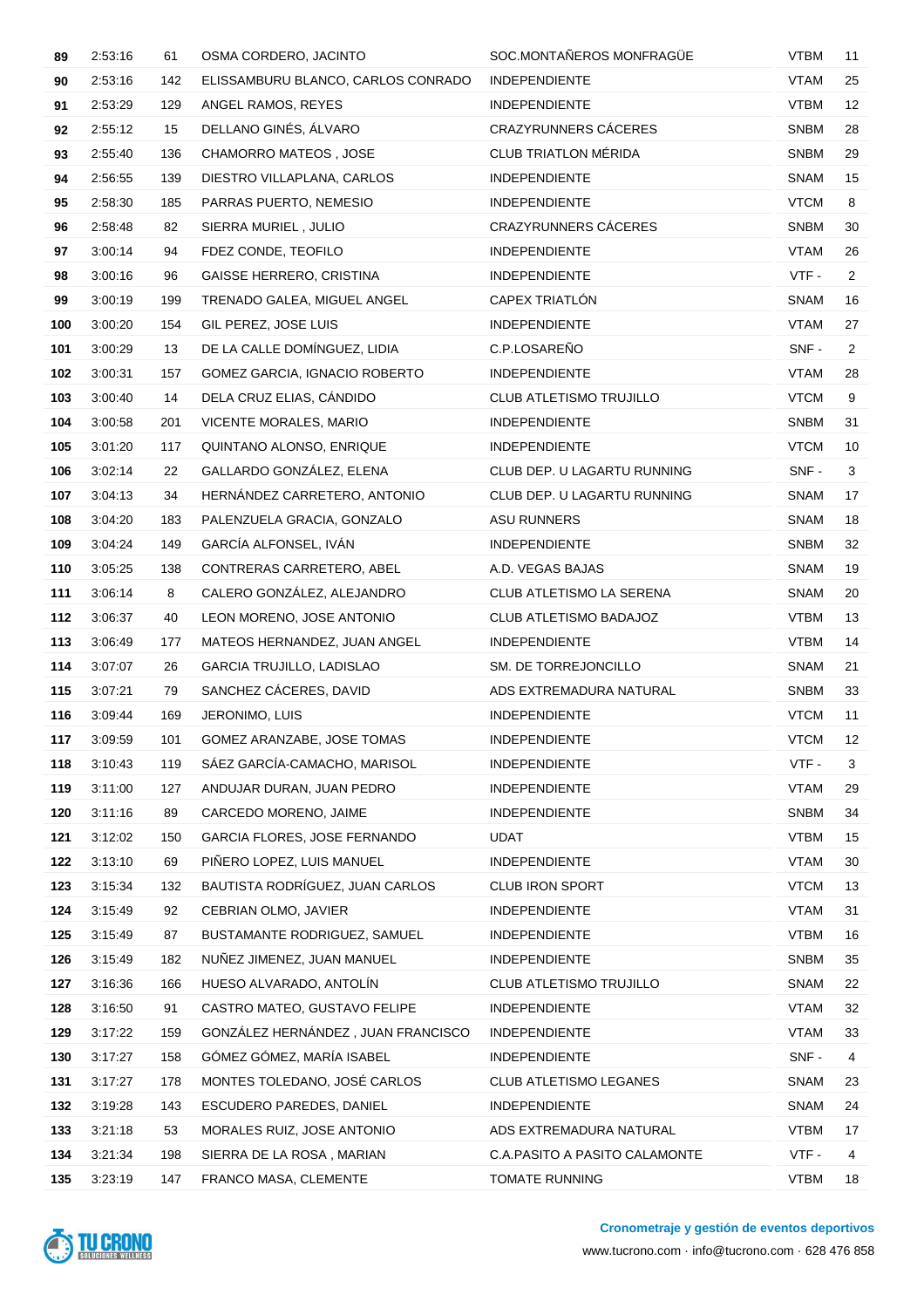| 136 | 3:23:26 | 133 | BENITEZ RUIZ, RAFAEL             | C.A.PASITO A PASITO CALAMONTE    | <b>VTAM</b> | 34             |
|-----|---------|-----|----------------------------------|----------------------------------|-------------|----------------|
| 137 | 3:24:26 | 131 | ARASA DUARTE, DAVID              | <b>INDEPENDIENTE</b>             | <b>SNBM</b> | 36             |
| 138 | 3:26:37 | 116 | MORENO GONZALEZ, MANOLA          | <b>INDEPENDIENTE</b>             | VTF-        | 5              |
| 139 | 3:29:48 | 146 | FERNANDEZ LEON, FRANCISCO JAVIER | <b>INDEPENDIENTE</b>             | <b>VTBM</b> | 19             |
| 140 | 3:31:25 | 155 | GIL RODRÍGUEZ, ALFONSO           | <b>GUADALUPE A FONDO</b>         | <b>VTAM</b> | 35             |
| 141 | 3:34:16 | 145 | FERNÁNDEZ CASTRO, DARÍO          | <b>INDEPENDIENTE</b>             | <b>SNAM</b> | 25             |
| 142 | 3:34:47 | 175 | MARTÍN IGLESIAS, JOSÉ LUIS       | TOMATE RUNNING DE MIAJADAS       | <b>VTCM</b> | 14             |
| 143 | 3:35:20 | 103 | <b>GRANADOS LAJARA, CRISTINA</b> | <b>INDEPENDIENTE</b>             | SNF-        | 5              |
| 144 | 3:35:20 | 114 | MOLINA SANTAMARIA, AGUSTIN       | <b>INDEPENDIENTE</b>             | <b>SNAM</b> | 26             |
| 145 | 3:35:46 | 16  | DIAZ MENA, JUAN FRANCISCO        | CLUB DEP. U LAGARTU RUNNING      | <b>VTAM</b> | 36             |
| 146 | 3:35:46 | 4   | ALVAREZ NAVIA, CAROLINA          | CLUB DEP. U LAGARTU RUNNING      | VTF -       | 6              |
| 147 | 3:35:53 | 78  | SALAS CASTUERA, ALBERTO          | SM C.P. VALCORCHERO              | <b>SNAM</b> | 27             |
| 148 | 3:36:03 | 161 | GONZALEZ MORENO, MIGUEL          | VILLANUEVA CORREYMUCHO           | <b>VTCM</b> | 15             |
| 149 | 3:36:49 | 35  | HIGUERO MORCUENDE, JOSE          | <b>INDEPENDIENTE</b>             | <b>VTCM</b> | 16             |
| 150 | 3:37:25 | 72  | PULIDO PINO, AGUSTIN             | <b>INDEPENDIENTE</b>             | <b>VTAM</b> | 37             |
| 151 | 3:38:35 | 18  | ESPADAS TREJO, OSCAR SANTIAGO    | CLUB ATLETISMO BADAJOZ           | <b>VTAM</b> | 38             |
| 152 | 3:41:26 | 97  | <b>GARCIA ACEITUNO, ALBERTO</b>  | <b>INDEPENDIENTE</b>             | <b>SNBM</b> | 37             |
| 153 | 3:42:14 | 187 | PÉREZ ROSADO, EVA MARÍA          | <b>INDEPENDIENTE</b>             | VTF-        | $\overline{7}$ |
| 154 | 3:50:41 | 44  | MANCHA CARMONA, EDUARDO          | <b>C.S. MARAGATOS VILLUERCAS</b> | <b>VTAM</b> | 39             |
| 155 | 3:53:00 | 98  | GARCIA MUÑOZ, ANA ISABEL         | <b>INDEPENDIENTE</b>             | VTF-        | 8              |
| 156 | 3:53:00 | 88  | CALERO ALVARO, PABLO JESUS       | <b>INDEPENDIENTE</b>             | <b>VTBM</b> | 20             |
| 157 | 3:53:01 | 120 | SANCHEZ SANCHEZ, MIGUEL ANGEL    | <b>INDEPENDIENTE</b>             | <b>VTAM</b> | 40             |
| 158 | 3:53:31 | 184 | PARRA QUESADA, LOLA              | CLUB MARATÓN BADAJOZ             | VTF -       | 9              |
| 159 | 3:53:31 | 194 | SÁNCHEZ MORÁN, ANTONIO           | CLUB MARATÓN BADAJOZ             | <b>VTCM</b> | 17             |
| 160 | 3:53:40 | 162 | HERNANDEZ LEON, EVA GLORIA       | <b>INDEPENDIENTE</b>             | VTF-        | 10             |
| 161 | 3:53:41 | 125 | ALVAREZ DOMINGO, JAVIER          | <b>INDEPENDIENTE</b>             | <b>SNBM</b> | 38             |
| 162 | 3:54:36 | 160 | GONZÁLEZ JIMENEZ, LINO-CÉSAR     | <b>INDEPENDIENTE</b>             | <b>VTCM</b> | 18             |
| 163 | 4:00:05 | 140 | DIEZ SANCHO, ROCÍO               | <b>INDEPENDIENTE</b>             | VTF-        | 11             |
| 164 | 4:05:37 | 112 | MOHEDANO TORRES, MARIA           | INDEPENDIENTE                    | SNF -       | 6              |
| 165 | 4:05:38 | 191 | SABUQUILLO NIETO, NOELIA         | CORRICOLLANO                     | SNF-        | 7              |
| 166 | 4:06:52 | 153 | GARRIDO GONZÁLEZ, MANUEL JOSÉ    | ATLETISMO MITREO                 | <b>VTAM</b> | 41             |
| 167 | 4:08:31 | 36  | HURTADO GUAPO, MARIA ANTONIA     |                                  | SNF-        | 8              |
| 168 | 4:08:37 | 174 | LOPEZ CARPIO, ANTONIO            | AACB-SD                          | <b>VTCM</b> | 19             |
| 169 | D       | 60  | ORDUÑEZ AMIGO, JAVIER            | SM. DE TORREJONCILLO             | <b>VTAM</b> | 42             |
| 170 | D       | 70  | PORRAS TAMAYO, MIGUEL            | CLUB ATLETISMO TRUJILLO          | <b>VTBM</b> | 21             |
| 171 | D       | 130 | ANTUNEZ CARRERO, ENRIQUE         | <b>GRUPO SALVAJE TALAVERA</b>    | <b>VTCM</b> | 20             |
| 172 | D       | 141 | DORADO CARBONELL, JOSÉ LUIS      | <b>ATLETISMO MITREO</b>          | <b>VTBM</b> | 22             |
| 173 | D       | 152 | GARCIA NAVARRO, JOSE ANTONIO     | COMO JAMON Y BEBO CERVEZA        | <b>SNBM</b> | 39             |
| 174 | D       | 156 | GÓMEZ CORROCHANO, MIGUEL ÁNGEL   | <b>SOL NACIENTE</b>              | <b>VTBM</b> | 23             |
| 175 | D       | 163 | HERNANDO ARAGON, MIGUEL ANGEL    | <b>INDEPENDIENTE</b>             | <b>VTBM</b> | 24             |
| 176 | D       | 179 | MOYA MOLTO, IRENE                | <b>SOCARUN</b>                   | SNF-        | 9              |
| 177 | D       | 196 | SANROMÁN CIUDAD, ROSA MARIA      | <b>CLUB ATLETISMO LEGANES</b>    | VTF -       | 12             |
| 178 | D       | 197 | SERRANO MAESTRE, JOSE MANUEL     | <b>ATLETISMO MITREO</b>          | <b>VTBM</b> | 25             |
| 179 | D       | 111 | MOHEDANO ORTIZ, SERGIO           | <b>INDEPENDIENTE</b>             | <b>SNAM</b> | 28             |
| 180 | D       | 135 | CASTILLA ONSURBE, LÁZARO         | <b>GRUPO SALVAJE TALAVERA</b>    | <b>VTCM</b> | 21             |
| 181 | D       | 188 | PEREZ TRANCON, ISMAEL            | <b>INDEPENDIENTE</b>             | <b>SNAM</b> | 29             |
| 182 | D       | 202 | VILLAR RODRIGUEZ, RAFAEL         | INDEPENDIENTE                    | <b>VTBM</b> | 26             |



ADS E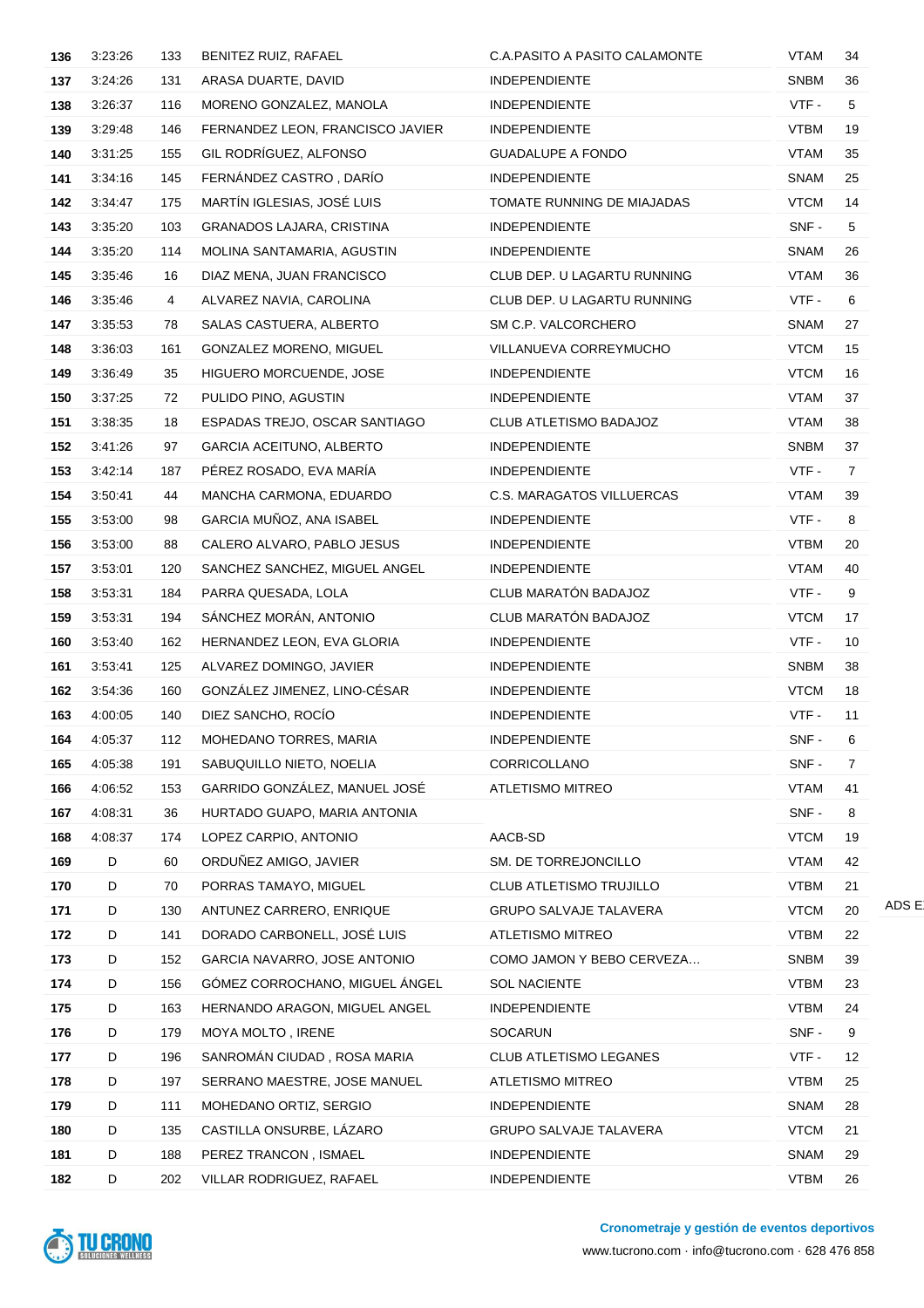| 183 | R |     | BARRANTE SERRADILLA, JOSE MANUEL | ASOC.DEP. CATELSA DE CACERES | <b>VTCM</b> |     |
|-----|---|-----|----------------------------------|------------------------------|-------------|-----|
| 184 | R | 58  | NARANJO ALMORIL, SERGIO          | <b>INDEPENDIENTE</b>         | SNAM        | -30 |
| 185 | R | 108 | MARTIN ROJO. DAVID               | <b>INDEPENDIENTE</b>         | SNAM        | -31 |

D.- CORREDOR/A DESCALIFICADO..

R.- CORREDOR/A RETIRARO.

MOTIVOS DE DESCALIFICACIÓN:

1. NO PASAR CORRALITO DE CONTROL. Dorsales: 111, 188, 205, 135.

2. NO PORTAR DURANTE TODO EL RECORRIDO EL MATERIAL OBLIGATORIO. DORSALES: 60, 70, 130, 141, 152, 156, 163, 179, 196, 197

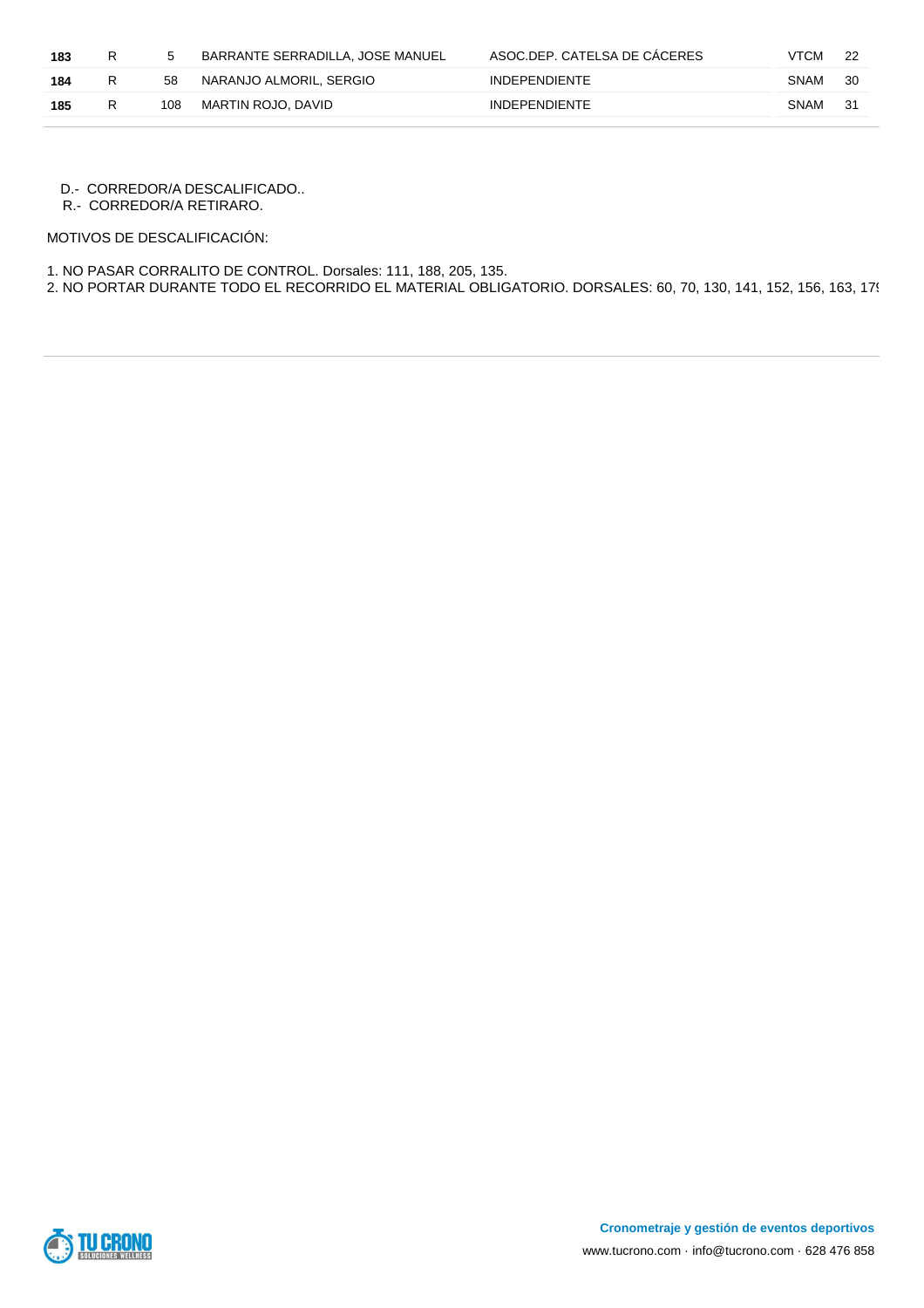| <b>CATEGORÍA</b> |      |               | JOVM - 18 a 23 años  <br><b>JOVM</b> |                             |               |
|------------------|------|---------------|--------------------------------------|-----------------------------|---------------|
| P/Cat            | Gen. | <b>Dorsal</b> | <b>Participante</b>                  | Club/Equipo                 | <b>Tiempo</b> |
|                  | 6    | 68            | PERIÁÑEZ BARRAGÁN, SAMUEL            | CLUB ATLETISMO LA SERENA    | 02:13:22      |
| $\mathbf{2}$     |      | 29            | GILGADO NOGALES, FRANCISCO MANUEL    | CLUB ATLETISMO LA SERENA    | 02:13:30      |
| 3                | 18   | 11            | CORTÉS GONZÁLEZ, SERGIO              | CLUB ATLETISMO LA SERENA    | 02:19:23      |
| 4                | 61   | 47            | <b>MARTIN CORRALES, IVAN</b>         | <b>SM. DE TORREJONCILLO</b> | 02:41:04      |

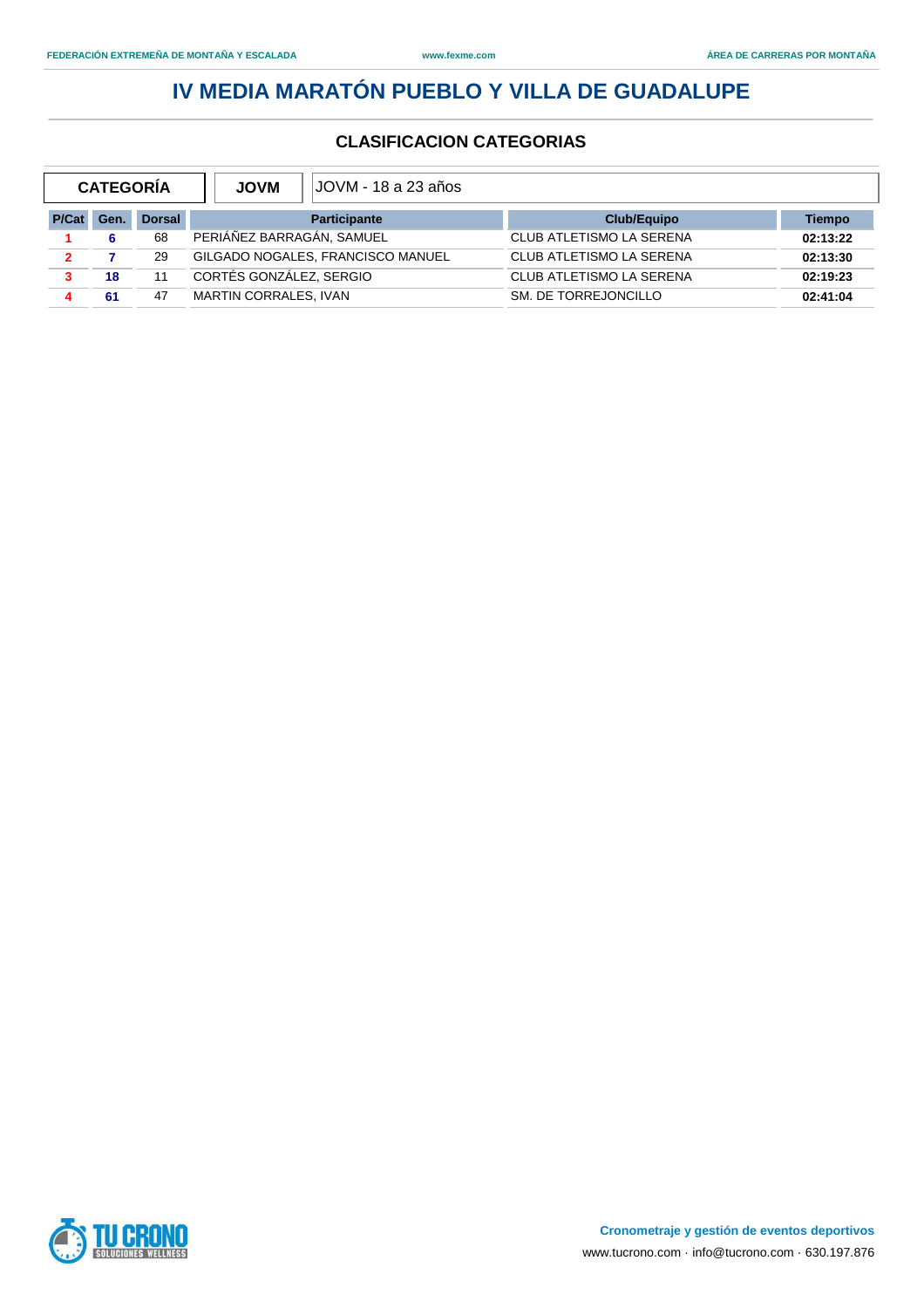|                         | <b>CATEGORÍA</b> |                | <b>SNAM</b>                 | SNAM - 24 a 34 años               |                                |               |
|-------------------------|------------------|----------------|-----------------------------|-----------------------------------|--------------------------------|---------------|
| P/Cat                   | Gen.             | <b>Dorsal</b>  |                             | <b>Participante</b>               | <b>Club/Equipo</b>             | <b>Tiempo</b> |
| 1                       | 5                | 71             | PORTAL GORDILLO, DANIEL     |                                   | CLUB ATLETISMO LA SERENA       | 02:12:45      |
| $\overline{2}$          | 11               | 52             | MONTERO FLORES, ISMAEL      |                                   | TRAIL COMESUELAS BADAJOZ       | 02:17:26      |
| $\mathbf{3}$            | 12               | 95             | FUENTES PLAZA, GUILLERMO    |                                   | <b>INDEPENDIENTE</b>           | 02:17:34      |
| 4                       | 14               | 110            | MOHEDANO, DANI              |                                   | <b>INDEPENDIENTE</b>           | 02:18:14      |
| $\overline{\mathbf{5}}$ | 16               | 193            |                             | SANCHEZ LLAMAZARES, ANTONIO JESUS | <b>TRIATLON ALMENDRALEJO</b>   | 02:18:36      |
| 6                       | 17               | 54             |                             | MORENO CANTERO, JOSÉ ANTONIO      | SM. DE TORREJONCILLO           | 02:19:22      |
| $\overline{7}$          | 25               | 106            | HIGUERA PEGUERO, JAVIER     |                                   | ADS EXTREMADURA NATURAL        | 02:22:59      |
| 8                       | 27               | 99             | GIL RODRÍGUEZ, ANTONIO      |                                   | <b>INDEPENDIENTE</b>           | 02:23:31      |
| $\overline{9}$          | 29               | 50             | MENDEZ RUBIO, FRANCISCO     |                                   | TRAIL COMESUELAS BADAJOZ       | 02:24:14      |
| 10                      | 30               | 190            |                             | RODRÍGUEZ MUÑOZ, MIGUEL ANGEL     | <b>INDEPENDIENTE</b>           | 02:24:25      |
| 11                      | 48               | $\overline{7}$ | BUENO DE PABLOS, ALEJANDRO  |                                   | <b>INDEPENDIENTE</b>           | 02:35:47      |
| 12                      | 50               | 167            | HUESO ALVARADO, DAVID       |                                   | <b>CLUB ATLETISMO TRUJILLO</b> | 02:36:33      |
| 13                      | 63               | 176            | MATAS GONZALEZ, ISRAEL      |                                   | CLUB MARATON BADAJOZ           | 02:41:15      |
| 14                      | 72               | 200            | VEGA GASPAR, LUIS ALEJANDRO |                                   | CLUB ATLETISMO MONTIJO         | 02:43:56      |
| 15                      | 94               | 139            | DIESTRO VILLAPLANA, CARLOS  |                                   | <b>INDEPENDIENTE</b>           | 02:56:54      |
| 16                      | 99               | 199            | TRENADO GALEA, MIGUEL ANGEL |                                   | CAPEX TRIATLÓN                 | 03:00:18      |
| 17                      | 107              | 34             |                             | HERNÁNDEZ CARRETERO, ANTONIO      | CLUB DEP. U LAGARTU RUNNING    | 03:04:12      |
| 18                      | 108              | 183            | PALENZUELA GRACIA, GONZALO  |                                   | <b>ASU RUNNERS</b>             | 03:04:19      |
| 19                      | 110              | 138            | CONTRERAS CARRETERO, ABEL   |                                   | A.D. VEGAS BAJAS               | 03:05:24      |
| 20                      | 111              | 8              | CALERO GONZÁLEZ, ALEJANDRO  |                                   | CLUB ATLETISMO LA SERENA       | 03:06:13      |
| 21                      | 114              | 26             | GARCIA TRUJILLO, LADISLAO   |                                   | SM. DE TORREJONCILLO           | 03:07:06      |
| 22                      | 127              | 166            | HUESO ALVARADO, ANTOLÍN     |                                   | CLUB ATLETISMO TRUJILLO        | 03:16:35      |
| 23                      | 131              | 178            |                             | MONTES TOLEDANO, JOSÉ CARLOS      | <b>CLUB ATLETISMO LEGANES</b>  | 03:17:26      |
| 24                      | 132              | 143            | ESCUDERO PAREDES, DANIEL    |                                   | <b>INDEPENDIENTE</b>           | 03:19:27      |
| 25                      | 141              | 145            | FERNÁNDEZ CASTRO, DARÍO     |                                   | <b>INDEPENDIENTE</b>           | 03:34:15      |
| 26                      | 144              | 114            | MOLINA SANTAMARIA, AGUSTIN  |                                   | <b>INDEPENDIENTE</b>           | 03:35:19      |
| 27                      | 147              | 78             | SALAS CASTUERA, ALBERTO     |                                   | SM C.P. VALCORCHERO            | 03:35:52      |
| 28                      | 179              | 111            | MOHEDANO ORTIZ, SERGIO      |                                   | <b>INDEPENDIENTE</b>           | D             |
| 29                      | 181              | 188            | PEREZ TRANCON, ISMAEL       |                                   | <b>INDEPENDIENTE</b>           | D             |
| 30                      | 184              | 58             | NARANJO ALMORIL, SERGIO     |                                   | <b>INDEPENDIENTE</b>           | R             |
| 31                      | 185              | 108            | MARTIN ROJO, DAVID          |                                   | <b>INDEPENDIENTE</b>           | $\mathsf{R}$  |

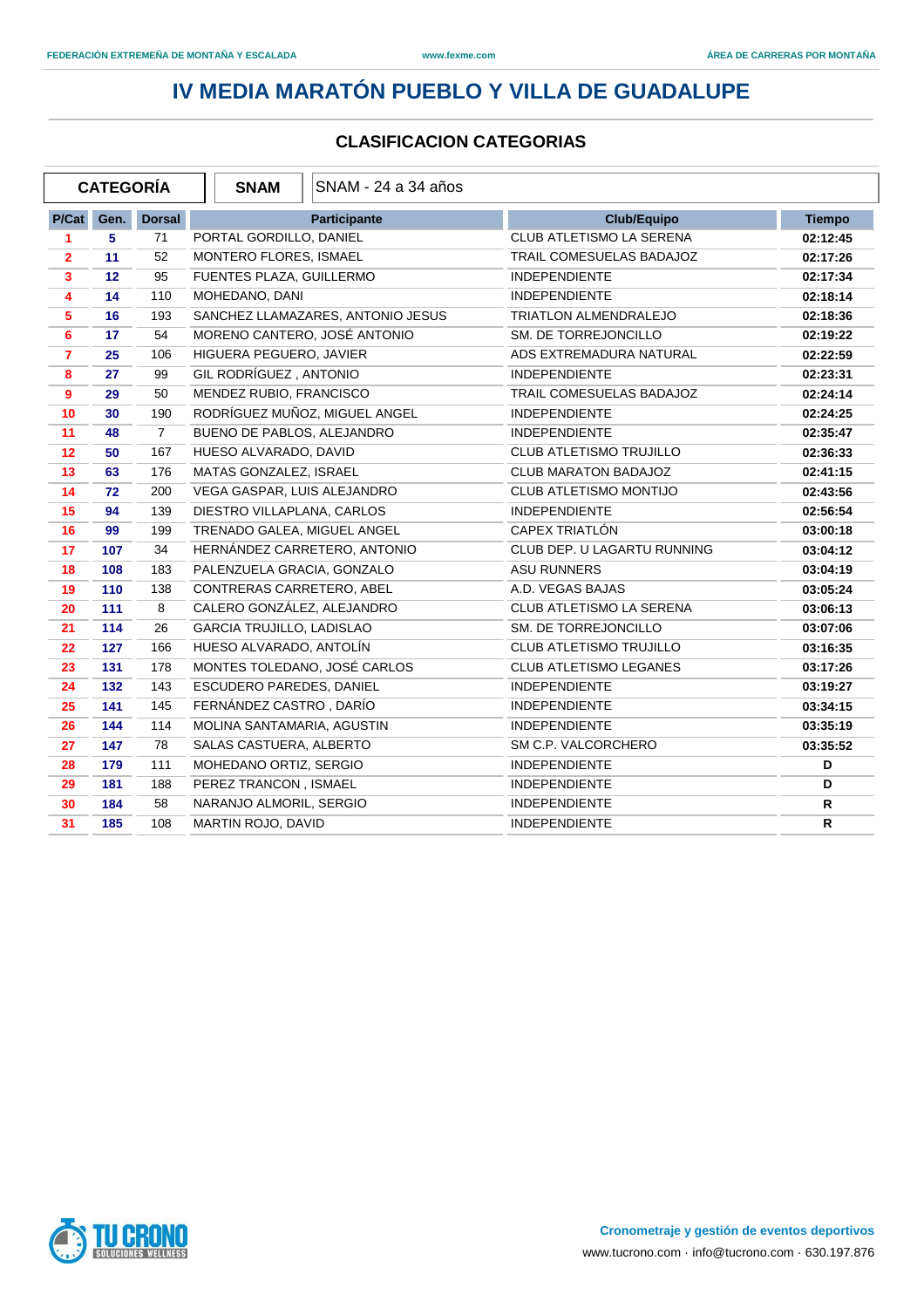|                | <b>CATEGORÍA</b> |               | <b>SNBM</b>                     | SNBM - 35 a 39 años                |                              |               |
|----------------|------------------|---------------|---------------------------------|------------------------------------|------------------------------|---------------|
| P/Cat          | Gen.             | <b>Dorsal</b> |                                 | <b>Participante</b>                | <b>Club/Equipo</b>           | <b>Tiempo</b> |
| 1              | 3                | 6             | BATUECAS ALONSO, JOSÉ LUIS      |                                    | C.P.LOSAREÑO                 | 02:09:22      |
| $\overline{2}$ | 9                | 41            | LÓPEZ FLORES, SANTIAGO          |                                    | TRAIL COMESUELAS BADAJOZ     | 02:14:37      |
| $\mathbf{3}$   | 20               | 65            | PENCO ROBLEDO, ANTONIO          |                                    | CLUB ATLETISMO LA SERENA     | 02:20:24      |
| 4              | 31               | 19            | ESPÁRRAGO MOGENA, JAIME         |                                    | CLUB DEP. U LAGARTU RUNNING  | 02:25:11      |
| 5              | 32               | 66            | PEREZ CANDELARIO, JOSE MARIA    |                                    | CLUB DEP. U LAGARTU RUNNING  | 02:25:13      |
| 6              | 35               | 63            | PADÍN GONZÁLEZ, JOSÉ            |                                    | <b>INDEPENDIENTE</b>         | 02:28:37      |
| $\overline{7}$ | 36               | 77            | RODRIGUEZ MONTAÑO, RAUL         |                                    | CLUB DEP. U LAGARTU RUNNING  | 02:28:38      |
| 8              | 39               | 20            | FERNANDEZ DOMINGUEZ, OSCAR      |                                    | AD. IES GREGORIO MARAÑÓN     | 02:33:08      |
| 9              | 41               | 118           |                                 | RODRIGUEZ HERNNADEZ, JUAN CARLOS   | AS.CAMINO DE LA PLATA        | 02:33:32      |
| 10             | 42               | 113           |                                 | MOHEDANO TORRES, SEBASTIÁN ANDRES  | <b>INDEPENDIENTE</b>         | 02:33:34      |
| 11             | 43               | 51            | MIRANDA MORILLO, JULIO          |                                    | <b>MERIDA TRAIL</b>          | 02:35:01      |
| 12             | 44               | 17            | ESCUDERO MAYA, JUAN A.          |                                    | TRAIL COMESUELAS BADAJOZ     | 02:35:27      |
| 13             | 45               | 121           | SANGUINO JIMÉNEZ, ANTONIO       |                                    | <b>INDEPENDIENTE</b>         | 02:35:28      |
| 14             | 46               | 42            | LOPEZ GONZALEZ, SEBASTIAN       |                                    | GRP. PLACENTINO DE MONTAÑA   | 02:35:28      |
| 15             | 47               | 49            | MCGREGOR, ALEXANDER             |                                    | TRAIL COMESUELAS BADAJOZ     | 02:35:41      |
| 16             | 55               | 64            | PASTOR DÍAZ, MÁXIMO             |                                    | CLUB DEP. U LAGARTU RUNNING  | 02:39:31      |
| 17             | 56               | 23            | GARCÍA, ISMAEL                  |                                    | GRP. PLACENTINO DE MONTAÑA   | 02:39:36      |
| 18             | 60               | 55            |                                 | MORENO FERNANDEZ, FRANCISCO JAVIER | CLUB DEP. U LAGARTU RUNNING  | 02:41:02      |
| 19             | 64               | 124           | VIÑA RABUÑAL, JUAN ALBERTO      |                                    | <b>INDEPENDIENTE</b>         | 02:41:33      |
| 20             | 65               | 31            | GORDILLO RANDO, JOSE MARIA      |                                    | C.M. ANTONIO LUIS GALEA      | 02:41:49      |
| 21             | 66               | 172           | LEDESMA MUÑOZ, CESAR            |                                    | <b>INDEPENDIENTE</b>         | 02:42:17      |
| 22             | 67               | 48            | MARTIN SALES, JUAN PABLO        |                                    | SM. DE TORREJONCILLO         | 02:42:21      |
| 23             | 73               | 192           | SÁNCHEZ CORTIJO, DAVID          |                                    | <b>INDEPENDIENTE</b>         | 02:43:59      |
| 24             | 74               | 137           | CITA CAMACHO, JUAN PEDRO        |                                    | <b>INDEPENDIENTE</b>         | 02:44:04      |
| 25             | 82               | 10            | CORDERO RAMÍREZ, MANUEL         |                                    | CLUB ATLETISMO BADAJOZ       | 02:51:36      |
| 26             | 84               | 62            | PACHECO SÁNCHEZ, GERMÁN         |                                    | ASOC.DEP. CATELSA DE CÁCERES | 02:52:13      |
| 27             | 88               | $\mathbf{1}$  | ALCÁNTARA GIL, FRANCISCO        |                                    | <b>INDEPENDIENTE</b>         | 02:53:15      |
| 28             | 92               | 15            | DELLANO GINÉS, ÁLVARO           |                                    | CRAZYRUNNERS CÁCERES         | 02:55:11      |
| 29             | 93               | 136           | CHAMORRO MATEOS, JOSE           |                                    | <b>CLUB TRIATLON MÉRIDA</b>  | 02:55:39      |
| 30             | 96               | 82            | SIERRA MURIEL, JULIO            |                                    | CRAZYRUNNERS CÁCERES         | 02:58:47      |
| 31             | 104              | 201           | VICENTE MORALES, MARIO          |                                    | <b>INDEPENDIENTE</b>         | 03:00:57      |
| 32             | 109              | 149           | GARCÍA ALFONSEL, IVÁN           |                                    | <b>INDEPENDIENTE</b>         | 03:04:23      |
| 33             | 115              | 79            | SANCHEZ CÁCERES, DAVID          |                                    | ADS EXTREMADURA NATURAL      | 03:07:20      |
| 34             | 120              | 89            | CARCEDO MORENO, JAIME           |                                    | <b>INDEPENDIENTE</b>         | 03:11:15      |
| 35             | 126              | 182           | NUÑEZ JIMENEZ, JUAN MANUEL      |                                    | <b>INDEPENDIENTE</b>         | 03:15:48      |
| 36             | 137              | 131           | ARASA DUARTE, DAVID             |                                    | <b>INDEPENDIENTE</b>         | 03:24:25      |
| 37             | 152              | 97            | <b>GARCIA ACEITUNO, ALBERTO</b> |                                    | <b>INDEPENDIENTE</b>         | 03:41:25      |
| 38             | 161              | 125           | ALVAREZ DOMINGO, JAVIER         |                                    | <b>INDEPENDIENTE</b>         | 03:53:40      |
| 39             | 173              | 152           | GARCIA NAVARRO, JOSE ANTONIO    |                                    | COMO JAMON Y BEBO CERVEZA    | D             |

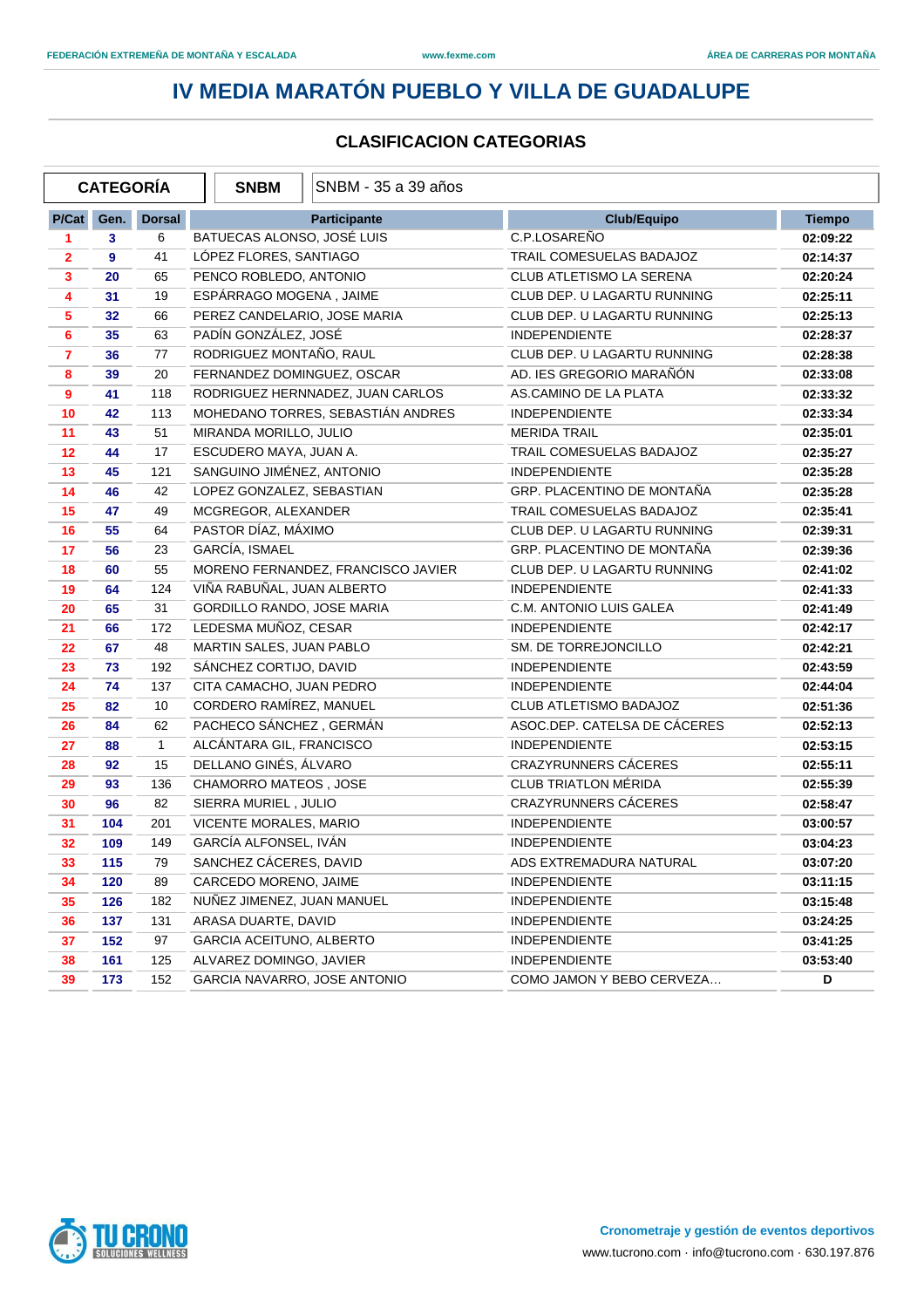| <b>CATEGORÍA</b> |      |               | ISNF - 24 a 39 años<br>SNF -     |                             |               |
|------------------|------|---------------|----------------------------------|-----------------------------|---------------|
| P/Cat            | Gen. | <b>Dorsal</b> | <b>Participante</b>              | <b>Club/Equipo</b>          | <b>Tiempo</b> |
|                  | 77   | 102           | GOMEZ NAVARRO, SORAYA            | <b>INDEPENDIENTE</b>        | 02:45:28      |
| $\mathbf{2}$     | 101  | 13            | DE LA CALLE DOMÍNGUEZ, LIDIA     | C.P.LOSAREÑO                | 03:00:28      |
| 3                | 106  | 22            | GALLARDO GONZÁLEZ, ELENA         | CLUB DEP. U LAGARTU RUNNING | 03:02:13      |
| 4                | 130  | 158           | GÓMEZ GÓMEZ, MARÍA ISABEL        | <b>INDEPENDIENTE</b>        | 03:17:26      |
| 5                | 143  | 103           | <b>GRANADOS LAJARA, CRISTINA</b> | <b>INDEPENDIENTE</b>        | 03:35:19      |
| 6                | 164  | 112           | MOHEDANO TORRES, MARIA           | <b>INDEPENDIENTE</b>        | 04:05:36      |
| 7                | 165  | 191           | SABUQUILLO NIETO. NOELIA         | CORRICOLLANO                | 04:05:37      |
| 8                | 167  | 36            | HURTADO GUAPO, MARIA ANTONIA     | ADS EXTREMADURA NATURAL     | 04:08:30      |
| 9                | 176  | 179           | <b>MOYA MOLTO, IRENE</b>         | SOCARUN                     | D             |

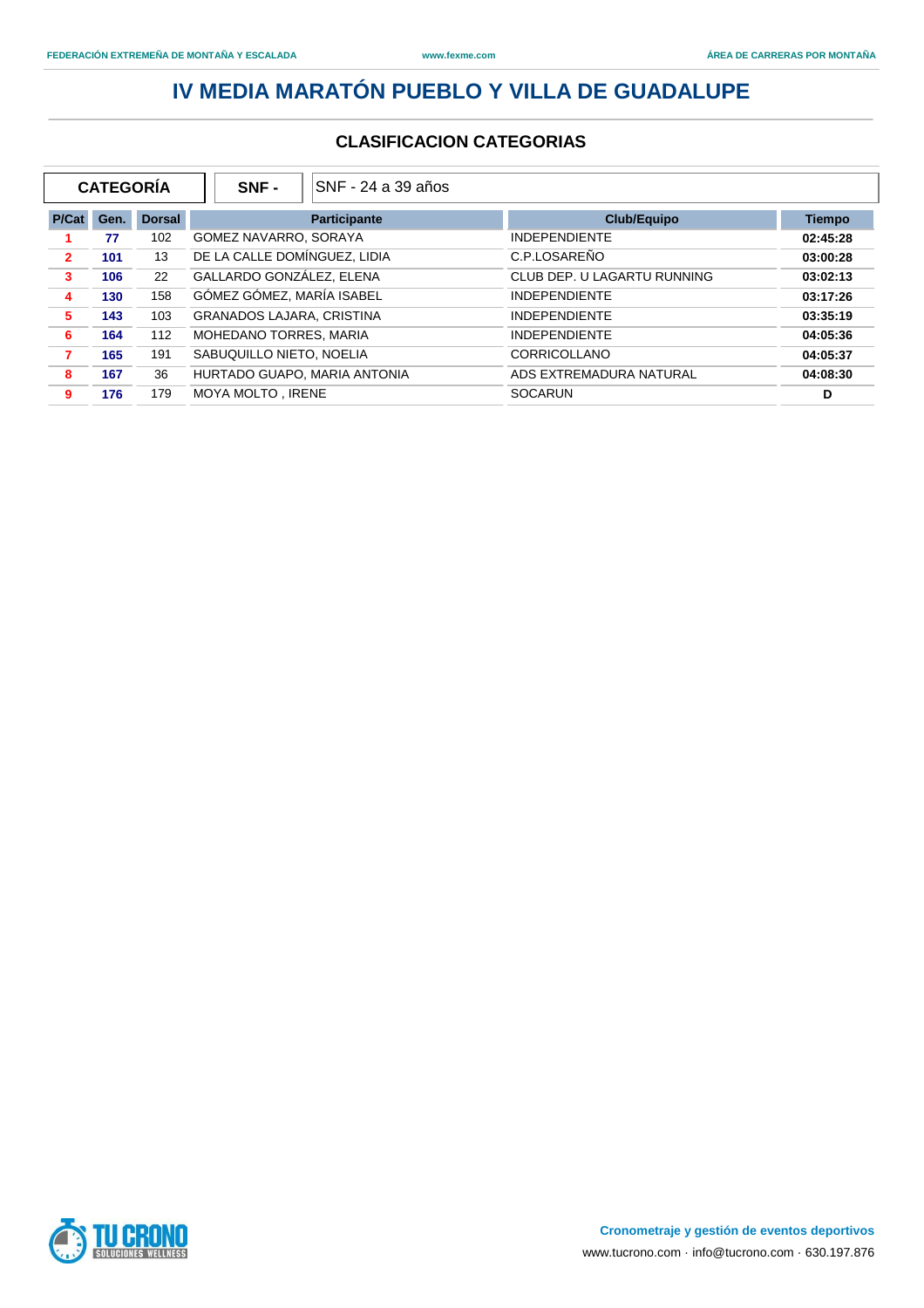|                | <b>CATEGORÍA</b> |                | <b>VTAM</b>                    | VTAM - 40 a 45 años                 |                                  |               |
|----------------|------------------|----------------|--------------------------------|-------------------------------------|----------------------------------|---------------|
| P/Cat          | Gen.             | <b>Dorsal</b>  |                                | <b>Participante</b>                 | <b>Club/Equipo</b>               | <b>Tiempo</b> |
| 1              | 1                | 76             |                                | RODRÍGUEZ CASTELLANO, VÍCTOR MANUEL | CLUB ATLETISMO LA SERENA         | 02:03:41      |
| 2              | 4                | 122            | TORRES MARÍN, IVÁN             |                                     | <b>INDEPENDIENTE</b>             | 02:11:56      |
| $\mathbf{3}$   | 8                | 81             | SANCHEZ PINTOR, FRANCISCO      |                                     | ADS EXTREMADURA NATURAL          | 02:14:14      |
| 4              | 10               | 25             | GARCÍA SAS, ÓSCAR              |                                     | GRP. PLACENTINO DE MONTAÑA       | 02:16:35      |
| 5              | 15               | 93             | DOMINGUEZ CALLE, JAVIER        |                                     | <b>INDEPENDIENTE</b>             | 02:18:26      |
| 6              | 19               | 37             | <b>IGLESIAS MARTELL, CHIWY</b> |                                     | ASOC.DEP. CATELSA DE CÁCERES     | 02:19:45      |
| $\overline{7}$ | 23               | 195            |                                | SÁNCHEZ RODRIGUEZ, FRANCISCO J.     | <b>INDEPENDIENTE</b>             | 02:22:11      |
| 8              | 28               | 80             | SÁNCHEZ GRANDE, JOSE MANUEL    |                                     | <b>CLUB ATLETISMO TRUJILLO</b>   | 02:24:02      |
| 9              | 33               | 73             | RIGAU BAULIDA, ENRIC           |                                     | ADS EXTREMADURA NATURAL          | 02:25:52      |
| 10             | 34               | 107            | IZQUIERDO GARCÍA, JAVIER       |                                     | <b>INDEPENDIENTE</b>             | 02:27:38      |
| 11             | 38               | 126            | ÁLVAREZ LÓPEZ, JAVIER          |                                     | TRIWOLF TALAVERA                 | 02:29:35      |
| 12             | 51               | 186            | PÉREZ BAUTISTA, PEDRO LUIS     |                                     | <b>INDEPENDIENTE</b>             | 02:37:14      |
| 13             | 52               | 43             | MANCEBO CORRAL, ALFONSO        |                                     | CLUB SEND. PEÑAS BLANCAS         | 02:37:17      |
| 14             | 53               | $\overline{2}$ |                                | ALMENDRO ROMERO, ANTONIO JAVIER     | CLUB SEND. PEÑAS BLANCAS         | 02:37:17      |
| 15             | 54               | 170            | LAVADO FERNÁNDEZ, JESÚS        |                                     | CLUB DEP. U LAGARTU RUNNING      | 02:39:28      |
| 16             | 59               | 67             | PÉREZ ROSADO, JUAN FRANCISCO   |                                     | CLUB ATLETISMO MONTIJO           | 02:40:07      |
| 17             | 62               | 86             | VIZCAINO GUERRA, FRANCISCO     |                                     | TRAIL COMESUELAS BADAJOZ         | 02:41:11      |
| 18             | 68               | 3              |                                | ALVAREZ HORRILLO, JOSE ANTONIO      | <b>INDEPENDIENTE</b>             | 02:42:41      |
| 19             | 69               | 100            | GIL RODRÍGUEZ, VICTOR          |                                     | <b>INDEPENDIENTE</b>             | 02:43:01      |
| 20             | 70               | 109            | MARTIN TERESA, ENRIQUE         |                                     | <b>INDEPENDIENTE</b>             | 02:43:31      |
| 21             | 71               | 173            |                                | LEÑADOR GÓMEZ, FRANCISCO MANUEL     | EL LIMITE LO PONES TÚ            | 02:43:54      |
| 22             | 76               | 189            | RABAZO DOMÍNGUEZ, EUGENIO      |                                     | A.P. ALBURQUERQUE                | 02:44:51      |
| 23             | 78               | 181            | MURILLO, ISIDRO                |                                     | <b>INDEPENDIENTE</b>             | 02:45:55      |
| 24             | 85               | 123            | UTRILLA BARROSO, JESUS MIGUEL  |                                     | <b>INDEPENDIENTE</b>             | 02:52:46      |
| 25             | 90               | 142            |                                | ELISSAMBURU BLANCO, CARLOS CONRADO  | <b>INDEPENDIENTE</b>             | 02:53:15      |
| 26             | 97               | 94             | FDEZ CONDE, TEOFILO            |                                     | <b>INDEPENDIENTE</b>             | 03:00:13      |
| 27             | 100              | 154            | GIL PEREZ, JOSE LUIS           |                                     | <b>INDEPENDIENTE</b>             | 03:00:19      |
| 28             | 102              | 157            |                                | GOMEZ GARCIA, IGNACIO ROBERTO       | <b>INDEPENDIENTE</b>             | 03:00:30      |
| 29             | 119              | 127            | ANDUJAR DURAN, JUAN PEDRO      |                                     | <b>INDEPENDIENTE</b>             | 03:10:59      |
| 30             | 122              | 69             | PIÑERO LOPEZ, LUIS MANUEL      |                                     | <b>INDEPENDIENTE</b>             | 03:13:09      |
| 31             | 124              | 92             | CEBRIAN OLMO, JAVIER           |                                     | <b>INDEPENDIENTE</b>             | 03:15:48      |
| 32             | 128              | 91             | CASTRO MATEO, GUSTAVO FELIPE   |                                     | <b>INDEPENDIENTE</b>             | 03:16:49      |
| 33             | 129              | 159            |                                | GONZÁLEZ HERNÁNDEZ, JUAN FRANCISCO  | INDEPENDIENTE                    | 03:17:21      |
| 34             | 136              | 133            | BENITEZ RUIZ, RAFAEL           |                                     | C.A.PASITO A PASITO CALAMONTE    | 03:23:25      |
| 35             | 140              | 155            | GIL RODRÍGUEZ, ALFONSO         |                                     | <b>GUADALUPE A FONDO</b>         | 03:31:25      |
| 36             | 145              | 16             | DIAZ MENA, JUAN FRANCISCO      |                                     | CLUB DEP. U LAGARTU RUNNING      | 03:35:45      |
| 37             | 150              | 72             | PULIDO PINO, AGUSTIN           |                                     | INDEPENDIENTE                    | 03:37:24      |
| 38             | 151              | 18             |                                | ESPADAS TREJO, OSCAR SANTIAGO       | CLUB ATLETISMO BADAJOZ           | 03:38:34      |
| 39             | 154              | 44             | MANCHA CARMONA, EDUARDO        |                                     | <b>C.S. MARAGATOS VILLUERCAS</b> | 03:50:40      |
| 40             | 157              | 120            |                                | SANCHEZ SANCHEZ, MIGUEL ANGEL       | <b>INDEPENDIENTE</b>             | 03:53:00      |
| 41             | 166              | 153            |                                | GARRIDO GONZÁLEZ, MANUEL JOSÉ       | <b>ATLETISMO MITREO</b>          | 04:06:51      |
| 42             | 169              | 60             | ORDUÑEZ AMIGO, JAVIER          |                                     | SM. DE TORREJONCILLO             | D             |

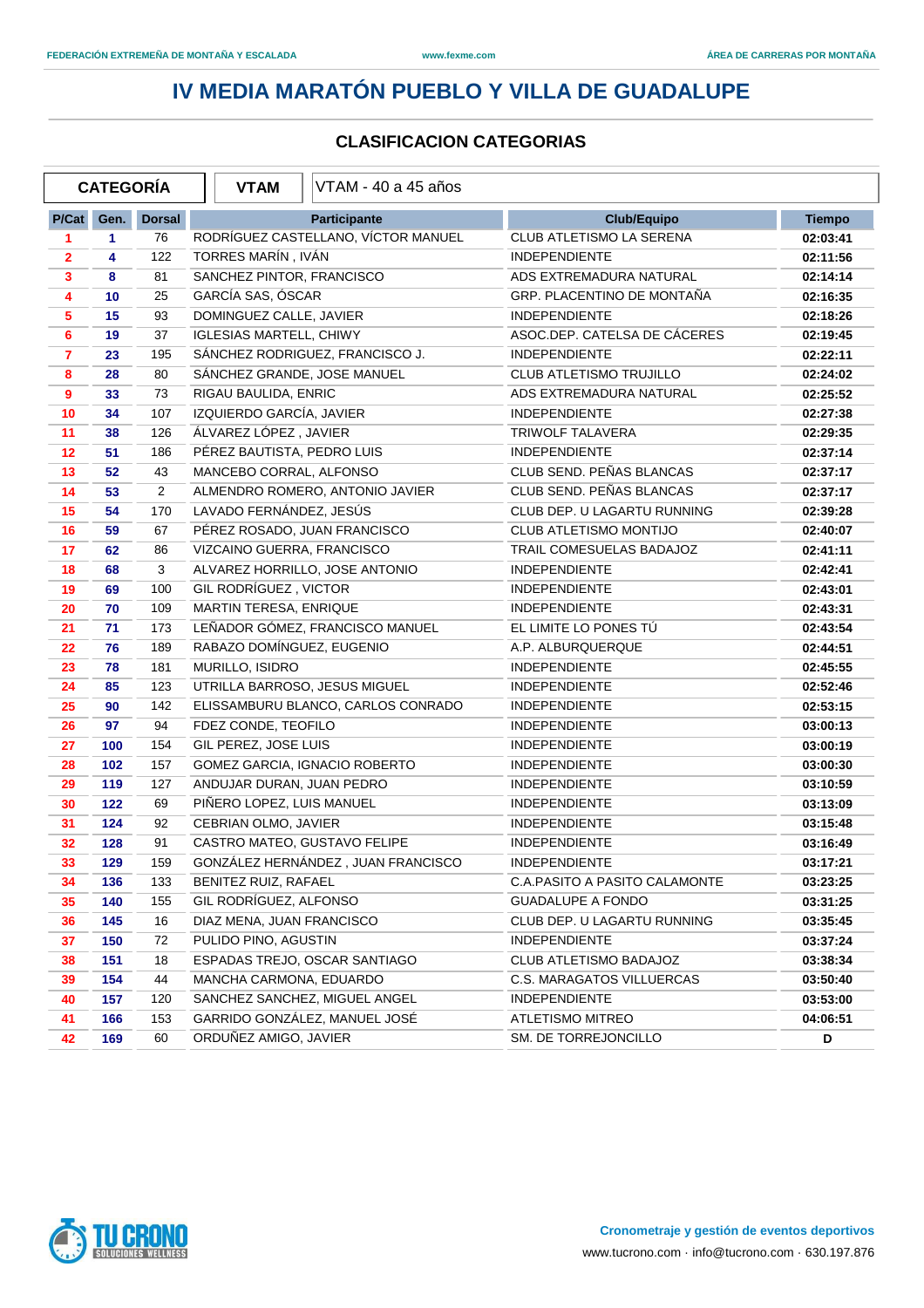|                  | <b>CATEGORÍA</b> |               | <b>VTBM</b><br>VTBM - 46 a 50 años  |                                |               |
|------------------|------------------|---------------|-------------------------------------|--------------------------------|---------------|
| P/Cat            | Gen.             | <b>Dorsal</b> | <b>Participante</b>                 | <b>Club/Equipo</b>             | <b>Tiempo</b> |
| 1                | $\overline{2}$   | 38            | IZQUIERDO GARCIA, LUIS MIGUEL       | GRP. PLACENTINO DE MONTAÑA     | 02:08:50      |
| $\overline{2}$   | 22               | 28            | GIL RINCÓN, DAVID                   | <b>CLUB DEPORTIVO JERTE</b>    | 02:21:55      |
| 3                | 24               | 30            | GÓMEZ GÓMEZ, FRANCISCO              | AD. IES GREGORIO MARAÑÓN       | 02:22:43      |
| 4                | 26               | 90            | CASTELLS ARNAL, JULIO               | <b>INDEPENDIENTE</b>           | 02:23:17      |
| $5\phantom{.0}$  | 37               | 74            | RODILLA GIL. JOSÉ ANTONIO           | AD. IES GREGORIO MARAÑÓN       | 02:29:21      |
| 6                | 40               | 85            | TORRALVO MANZANO, DIONISIO          | CLUB DE MONTAÑA LA COVACHA     | 02:33:11      |
| $\overline{7}$   | 49               | 105           | HIDALGO VASCO, JAVIER               | <b>INDEPENDIENTE</b>           | 02:36:22      |
| 8                | 57               | 83            | SOLER OLLERO, ESTEBAN               | GRP. PLACENTINO DE MONTAÑA     | 02:39:54      |
| $\boldsymbol{9}$ | 83               | 33            | GUTIÉRREZ BRONCANO, AURELIO         | <b>CLUB ATLETISMO TRUJILLO</b> | 02:51:45      |
| 10               | 86               | 27            | GENERELO GONZÁLEZ, JOSÉ A.          | TRAIL COMESUELAS BADAJOZ       | 02:52:47      |
| 11               | 89               | 61            | OSMA CORDERO, JACINTO               | SOC.MONTAÑEROS MONFRAGÜE       | 02:53:15      |
| 12               | 91               | 129           | ANGEL RAMOS, REYES                  | <b>INDEPENDIENTE</b>           | 02:53:28      |
| 13               | 112              | 40            | LEON MORENO, JOSE ANTONIO           | CLUB ATLETISMO BADAJOZ         | 03:06:36      |
| 14               | 113              | 177           | MATEOS HERNANDEZ, JUAN ANGEL        | <b>INDEPENDIENTE</b>           | 03:06:48      |
| 15               | 121              | 150           | <b>GARCIA FLORES, JOSE FERNANDO</b> | <b>UDAT</b>                    | 03:12:01      |
| 16               | 125              | 87            | BUSTAMANTE RODRIGUEZ, SAMUEL        | <b>INDEPENDIENTE</b>           | 03:15:48      |
| 17               | 133              | 53            | MORALES RUIZ, JOSE ANTONIO          | ADS EXTREMADURA NATURAL        | 03:21:17      |
| 18               | 135              | 147           | FRANCO MASA, CLEMENTE               | <b>TOMATE RUNNING</b>          | 03:23:18      |
| 19               | 139              | 146           | FERNANDEZ LEON, FRANCISCO JAVIER    | <b>INDEPENDIENTE</b>           | 03:29:47      |
| 20               | 156              | 88            | CALERO ALVARO, PABLO JESUS          | <b>INDEPENDIENTE</b>           | 03:52:59      |
| 21               | 170              | 70            | PORRAS TAMAYO, MIGUEL               | <b>CLUB ATLETISMO TRUJILLO</b> | D             |
| 22               | 172              | 141           | DORADO CARBONELL, JOSÉ LUIS         | <b>ATLETISMO MITREO</b>        | D             |
| 23               | 174              | 156           | GÓMEZ CORROCHANO, MIGUEL ÁNGEL      | <b>SOL NACIENTE</b>            | D             |
| 24               | 175              | 163           | HERNANDO ARAGON, MIGUEL ANGEL       | <b>INDEPENDIENTE</b>           | D             |
| 25               | 178              | 197           | SERRANO MAESTRE, JOSE MANUEL        | <b>ATLETISMO MITREO</b>        | D             |
| 26               | 182              | 202           | VILLAR RODRIGUEZ, RAFAEL            | <b>INDEPENDIENTE</b>           | D             |

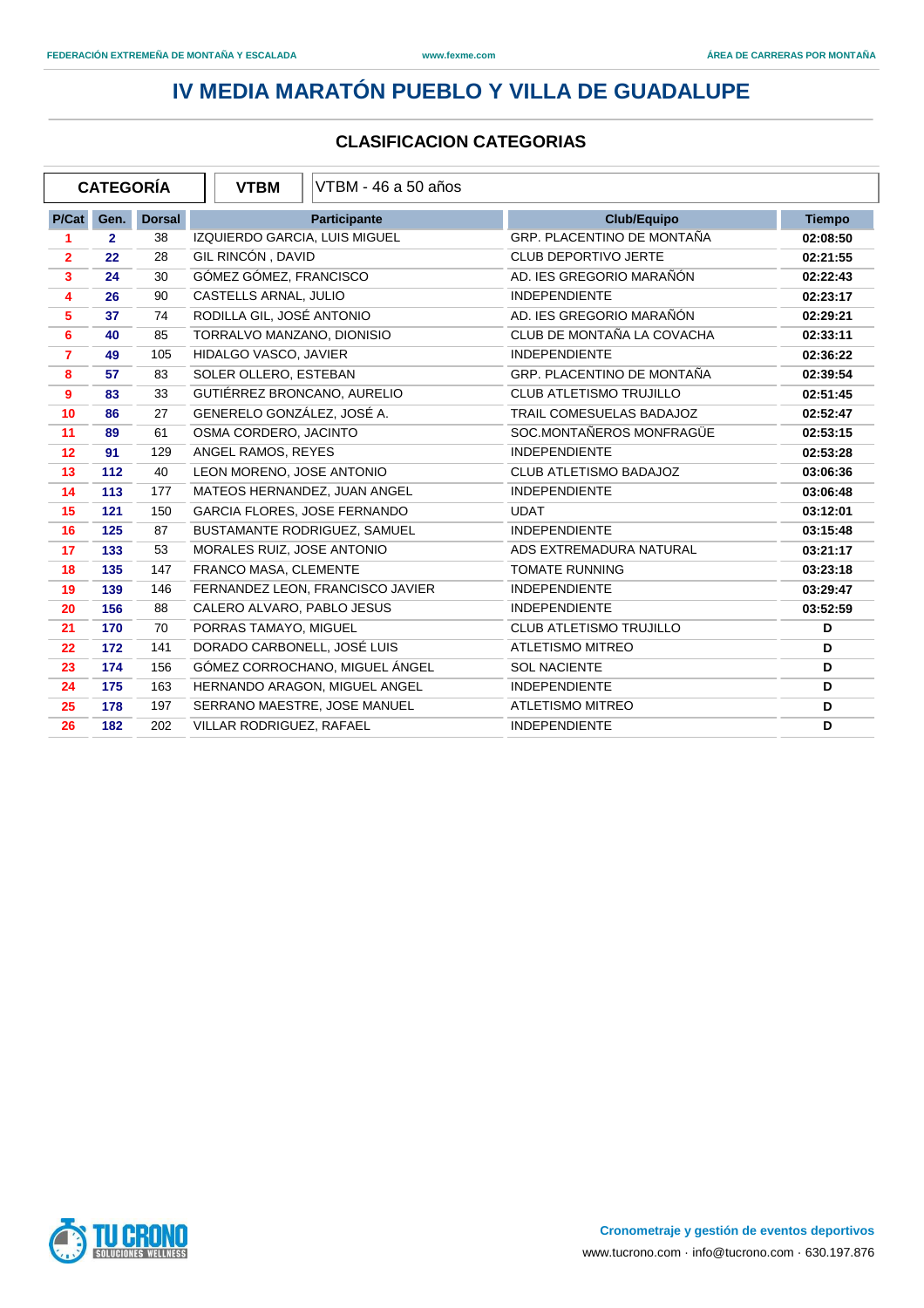|                  | <b>CATEGORÍA</b> |               | <b>VTCM</b><br>VTCM -+ 50 años   |                                      |               |
|------------------|------------------|---------------|----------------------------------|--------------------------------------|---------------|
| P/Cat            | Gen.             | <b>Dorsal</b> | <b>Participante</b>              | Club/Equipo                          | <b>Tiempo</b> |
| 1                | 13               | 128           | ANES ORELLANA, ANDRES            | <b>KEWAY</b>                         | 02:17:50      |
| $\overline{2}$   | 21               | 104           | GRANIZO GALA, JOSE LUIS          | <b>INDEPENDIENTE</b>                 | 02:20:38      |
| 3                | 58               | 12            | CUSTODIO VIZCANO, JULIÁN         | <b>C.A.PASITO A PASITO CALAMONTE</b> | 02:39:59      |
| 4                | 75               | 134           | BERNAL FONSECA, PEDRO            | <b>INDEPENDIENTE</b>                 | 02:44:25      |
| 5                | 80               | 45            | MARTIN ARAGON, JOSE MARIA        | SM. DE TORREJONCILLO                 | 02:49:16      |
| 6                | 81               | 56            | MORENO SALINAS, FRANCISCO JAVIER | <b>INDEPENDIENTE</b>                 | 02:51:02      |
| $\overline{7}$   | 87               | 9             | COBOS MARTIN, MIGUEL ANGEL       | <b>CLUB DEPORTIVO JERTE</b>          | 02:53:09      |
| 8                | 95               | 185           | PARRAS PUERTO, NEMESIO           | <b>INDEPENDIENTE</b>                 | 02:58:29      |
| $\boldsymbol{9}$ | 103              | 14            | DELA CRUZ ELIAS, CÁNDIDO         | <b>CLUB ATLETISMO TRUJILLO</b>       | 03:00:39      |
| 10               | 105              | 117           | QUINTANO ALONSO, ENRIQUE         | <b>INDEPENDIENTE</b>                 | 03:01:19      |
| 11               | 116              | 169           | JERONIMO, LUIS                   | <b>INDEPENDIENTE</b>                 | 03:09:43      |
| 12               | 117              | 101           | GOMEZ ARANZABE, JOSE TOMAS       | <b>INDEPENDIENTE</b>                 | 03:09:58      |
| 13               | 123              | 132           | BAUTISTA RODRÍGUEZ, JUAN CARLOS  | <b>CLUB IRON SPORT</b>               | 03:15:33      |
| 14               | 142              | 175           | MARTÍN IGLESIAS, JOSÉ LUIS       | TOMATE RUNNING DE MIAJADAS           | 03:34:46      |
| 15               | 148              | 161           | GONZALEZ MORENO, MIGUEL          | VILLANUEVA CORREYMUCHO               | 03:36:02      |
| 16               | 149              | 35            | HIGUERO MORCUENDE, JOSE          | <b>INDEPENDIENTE</b>                 | 03:36:48      |
| 17               | 159              | 194           | SÁNCHEZ MORÁN, ANTONIO           | CLUB MARATÓN BADAJOZ                 | 03:53:30      |
| 18               | 162              | 160           | GONZÁLEZ JIMENEZ, LINO-CÉSAR     | <b>INDEPENDIENTE</b>                 | 03:54:35      |
| 19               | 168              | 174           | LOPEZ CARPIO, ANTONIO            | AACB-SD                              | 04:08:36      |
| 20               | 171              | 130           | ANTUNEZ CARRERO, ENRIQUE         | <b>GRUPO SALVAJE TALAVERA</b>        | D             |
| 21               | 180              | 135           | CASTILLA ONSURBE, LÁZARO         | <b>GRUPO SALVAJE TALAVERA</b>        | D             |
| 22               | 183              | 5             | BARRANTE SERRADILLA, JOSE MANUEL | ASOC.DEP. CATELSA DE CÁCERES         | $\mathsf{R}$  |